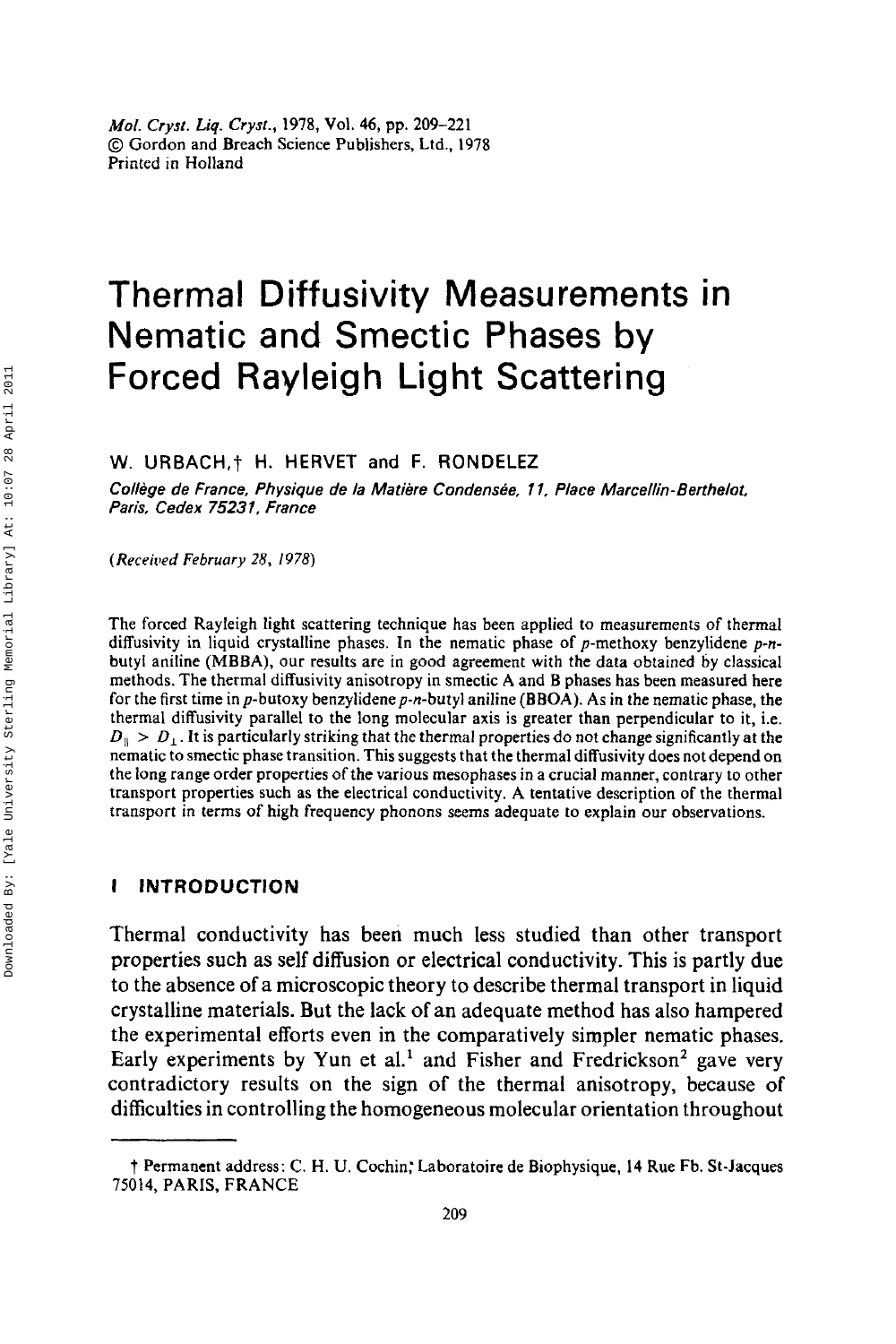the cell.<sup>3</sup> More recently, Longley-Cook and Kessler<sup>4</sup> and Vilanove et al.<sup>5</sup> using a heat flux method on well oriented samples have succeeded to assess that, in the nematic phase, the thermal conductivity is maximum parallel to the long molecular axis. However the necessity of growing large monodomains (several  $\text{cm}^2$ ) has prevented the extension of the method to the smectic phases. Thermal measurements by high speed holography<sup>6</sup> and thermal lens blooming<sup>7</sup> techniques have also been demonstrated in the isotropic phase of various liquid crystals, but not in the mesomorphic phases. In any case, the data analysis seems extremely complex and not readily applicable to the anisotropic nematic and smectic phases.

In this paper, we present thermal diffusivity measurements in the isotropic and liquid crystalline phases of p-methoxy benzylidene  $p-n$ -butyl aniline (the well-known MBBA) and  $p$ -butoxy benzylidene  $p$ -n-octyl aniline (BBOA). We have used here the forced Rayleigh scattering technique originally proposed by Eichler, Salje and Stah18 for ordinary fluids. When extended to liquid crystals, this technique overpasses all the problems of the other methods. The experimental set up is described in Section **111** after a brief recall of the theoretical background (Section **11).** The results obtained in the various phases of MBBA and BBOA are presented in Section IV and discussed in Section **V.** 

# **It THEORY**

The forced Rayleigh light scattering is an extension of the well-known quasi elastic Rayleigh light scattering technique.<sup>9</sup> In both cases, thermal diffusivity measurements are performed by analysing the time dependence of the light scattered by the thermal fluctuations inside the sample. In the classical technique these thermal fluctuations are produced by non-propagating entropy fluctuations, the amplitude of which are small and can be calculated from statistical mechanics.<sup>10</sup> In the forced Rayleigh, a spatially periodic temperature distribution is generated by means of two laser beams intersecting under the angle  $\theta$  and slightly absorbed by the sample (laser wavelength  $\lambda_0$ ). The amplitude of the temperature variation is proportionnal to the absorbed light intensity and can be made much larger than with the spontaneous fluctuations. The resulting thermal phase grating is intense enough to strongly diffract a probing, low-power, beam of different wavelength  $\lambda_1$ . After a heating pulse, the induced temperature variations throughout the sample are smeared out by thermal diffusion and the diffraction pattern disappears with a finite life time  $\tau_1$ .

Let us assume that the periodicity i of the temperature distribution (for small  $\theta$ ,  $i \simeq \lambda_0/\theta$ ) is small compared to the sample thickness *L* and that *L* is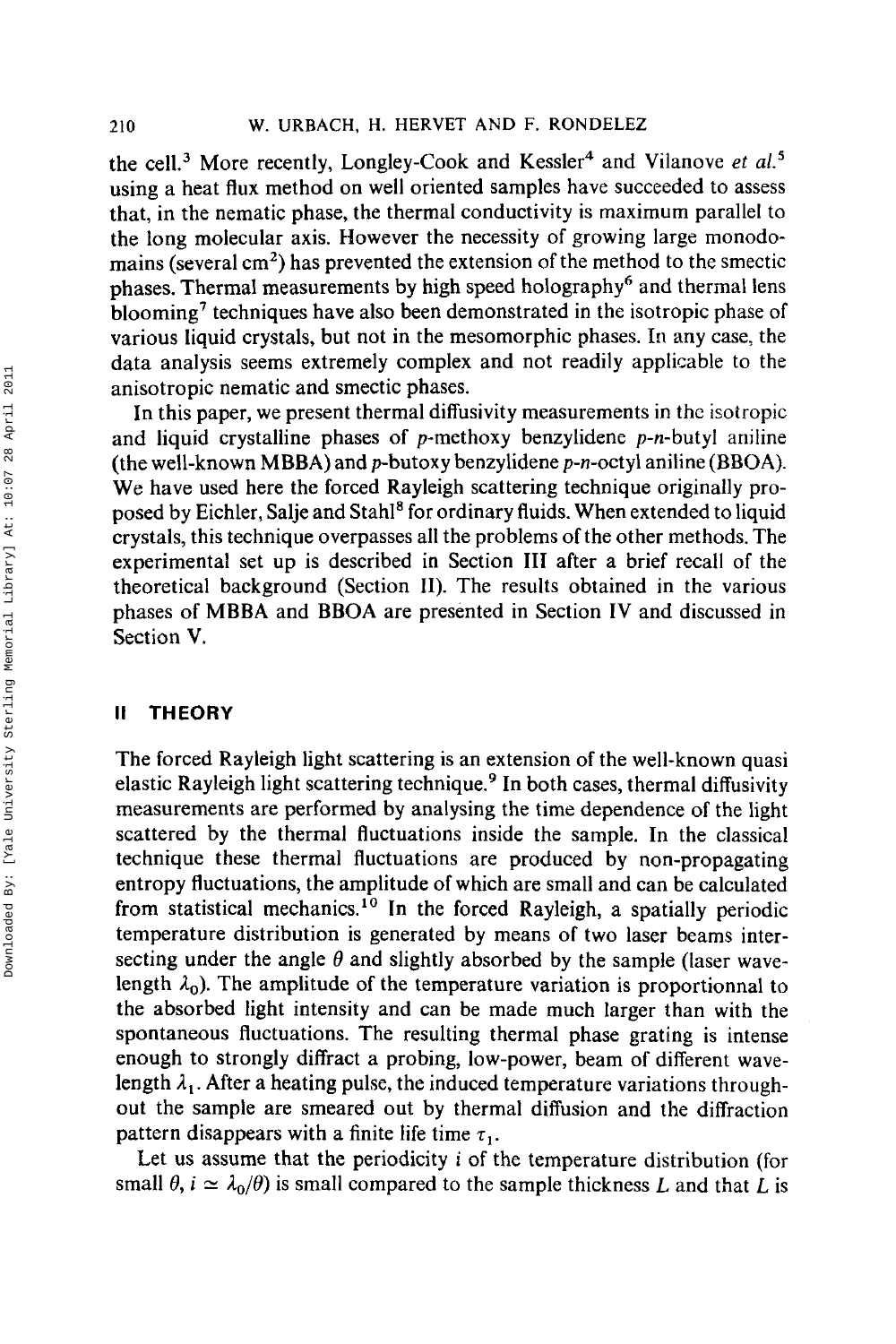smaller than the light absorption length  $\alpha^{-1}$ . The problem can thus be considered as one-dimensional and the heat conduction equation describing the induced temperature distribution writes

$$
\rho C_p \frac{\partial T}{\partial t} - K \frac{\partial^2 T}{\partial x^2} = I_e(x) \tag{1}
$$

*K* is the thermal conductivity in the x-direction for anisotropic materials,  $C_p$  is the heat capacity at constant pressure and  $\rho$  the density.  $I_e(x)$  is the light intensity absorbed into the sample. For a sinusoidal fringe pattern and if  $I_0$ is the light intensity of the heating laser beam,  $I_e(x)$  writes

$$
I_e(x) \propto \alpha L I_0 \sin^2\left(\frac{qx}{2}\right) \tag{2}
$$

with  $q = 2\pi/i$ .

Solving **Eq. (I)** and keeping only the fluctuating terms, one obtains the temperature distribution within the sample at the end **of** the heating pulse,  $t = t_p$  and for  $t > t_p$ 

$$
\delta T(t, x) = \delta T(t = t_p) e^{-t/\tau} \cos qx \tag{3}
$$

where

 $\tau^{-1} = \frac{Kq^2}{\rho C_n} = Dq^2$  $(4)$ 

*D* is the thermal diffusivity along the **Ox** axis.

This periodic temperature distribution produces a spatial modulation of the refractive index *n* (through the volume thermal expansion.  $\partial n/\partial T =$  $\partial n/\partial \rho \cdot \partial \rho/\partial T$ ). The sample then acts as an optical phase grating<sup>11</sup> for the low power probing laser beam. The maximum phase variation is

$$
\phi_M = \frac{2\pi}{\lambda_1} L \frac{\partial n}{\partial T} \delta T(t \ge tp)
$$
\n(5)

The intensity I<sub>1</sub> of the first-order diffracted beam is proportionnal to  $\phi_M^2$ . Therefore, the time dependence of  $I_1(t)$  following the heating pulse is

$$
I_1(t) \propto e^{-2t/\tau} \tag{6}
$$

The intensity decreases exponentially with a time constant  $\tau_1 = \tau/2$  = *Dq2/2* which *is* directly proportional to the thermal diffusivity to be measured.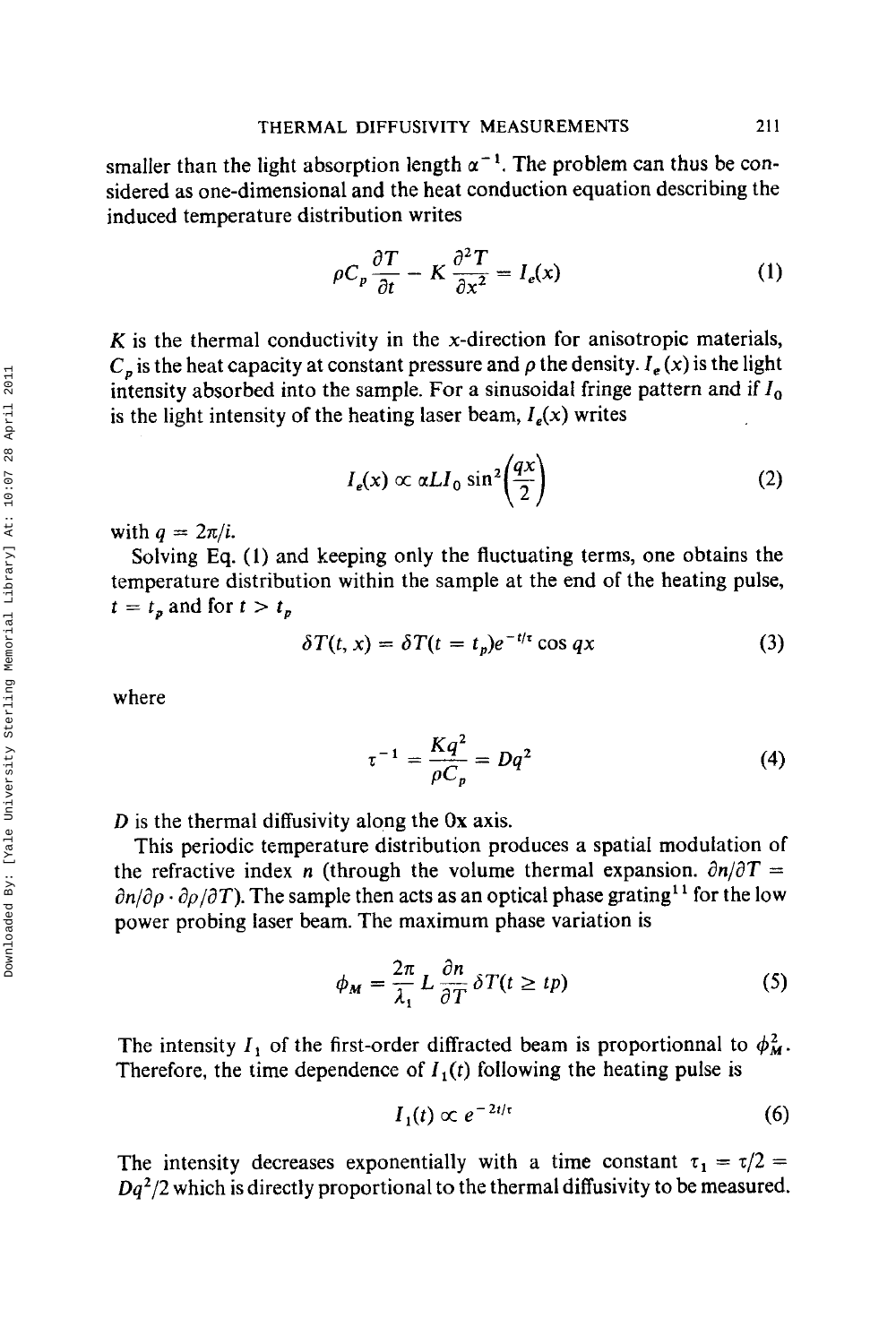#### **111 EXPERIMENTAL SET-UP**

Our experimental set up is very similar to the arrangement originally used by Eichler *et al.*<sup>8</sup> to study thermal diffusivity in ordinary liquids. It is based upon a simple two-beam interferometer to produce the periodic heating pattern. (Figure 1). The heating laser is an Argon laser  $\lambda_0 = 5145$  Å (Spectra Physics model 165) which is mechanically chopped to obtain 40 *ps* light pulses with an adjustable repetition rate from 20 ms to **33** minutes. The periodicity *i*  of the optical grating is determined by the cross angle  $\theta$  between the two beams issued from the power laser. Typical values for  $i$  are  $10-100 \mu m$ . As the optical grating is made **of** linear stripes, the measurement of the various components **of** the thermal diffusivity tensor in anisotropic materials such as liquid crystals is achieved by rotating, with a Dove prism, the fringe orientation in the sample plane. The diffracted beam **of** a 2 mW He-Ne laser is detected by a RTC-XP2230B phototube fitted with a  $300 \mu m$  pin hole. The time dependence of the diffracted light intensity is then averaged over about 500 heat pulses in a multichannel analyzer, the output of which is fed into a **HP 9825** calculator.

The sample is a thin slab of liquid crystal between 2 glass slides separated by 150  $\mu$ m spacers. The deposition of SiO under oblique incidence<sup>12</sup> on the glass surfaces insures the homogeneous alignment of the various liquid crystalline phases. Large monodomains ( $\sim$ 1 cm<sup>2</sup>) are obtained with the molecules all aligned in a specific direction parallel to the glass surfaces (planar configuration). In the smectic A and B phases, the smectic planes are thus perpendicular to the glass surfaces.



**FlGURE 1 Experimental set-up. MCA** : **multichannel analyser (Intertechnique-BM 25), CALC: calculator (HP 9825), PM: phototube (RTC-XP2230 B) pin hole**  $\varnothing = 300 \mu m$ **. IF: narrow-band interference filter at 6328 A.**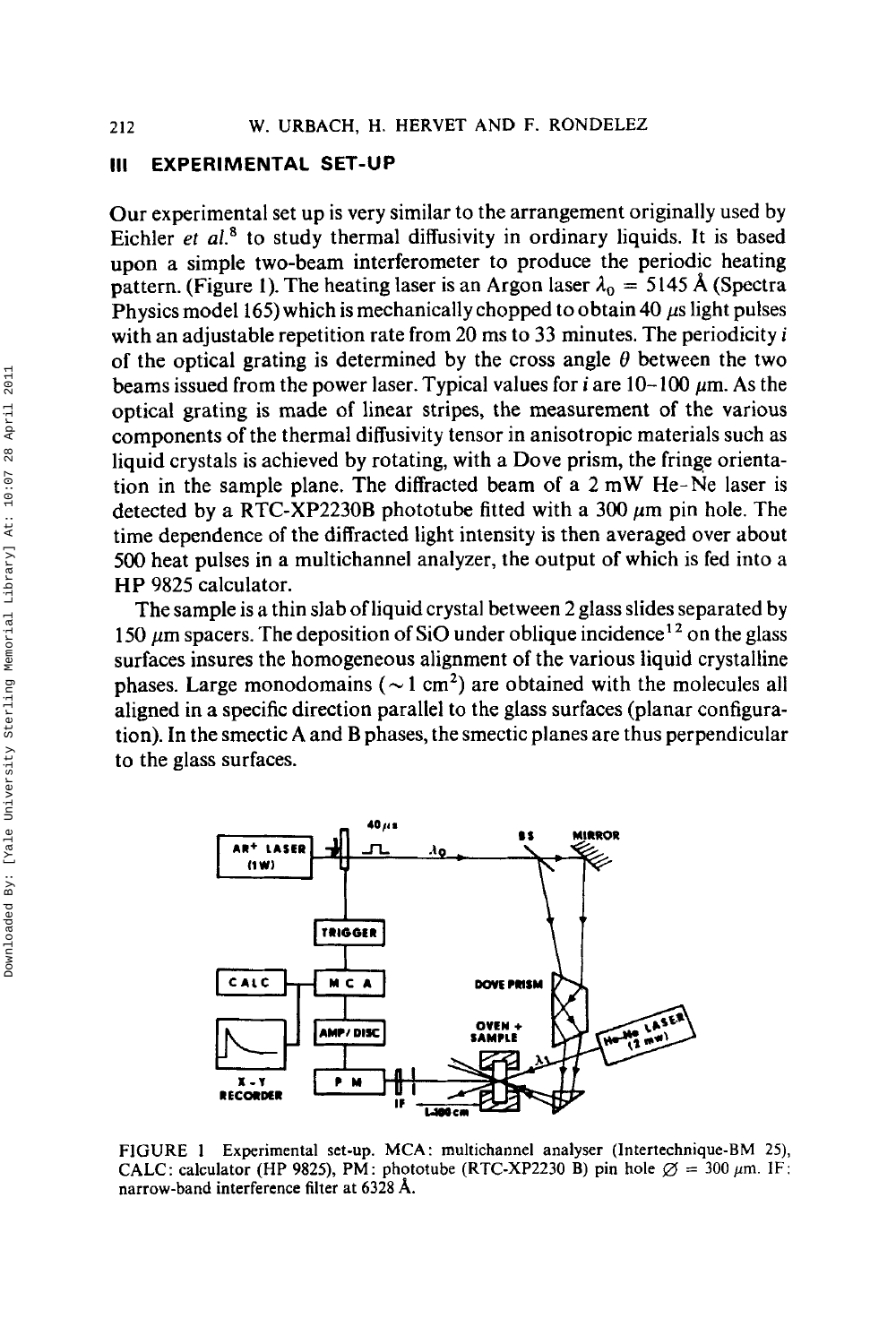To provide suitable light absorption at the **5145 A** Argon laser wavelength, we have doped the samples with a dye. Concentrations of about  $5 \times 10^{-4}$  (by weight) of methyl red were found to be sufficient and give absorption length  $\alpha^{-1} \sim 300 \ \mu m$ . Under these conditions, the 40  $\mu s$  light pulses with a CW laser power of 1 **W** produce a maximum temperature increase of the sample of less than  $10 \text{ m}$   $\textdegree$ K.

# **IV RESULTS**

#### **1 Calibration experiment**

First experiments have been carried out in ethanol doped with methyl red. The value of the thermal conductivity *K* obtained from the experimental determination of the decay time  $\tau/2$  (see Eq.  $(6)$ ) is

$$
K = 3.9 \pm 0.1 \text{ cal} / ^{\circ}K \text{ cm sec at } 22 \text{°C}.
$$

The excellent agreement of this value with handbook data ascertains the validity of the method.

## **2 p-methoxy benzylidene p-n-butyl aniline (M.B.B.A.)**

The measurements have been performed in both the nematic and isotropic phases of **MBBA.** Figure 2 shows a typical picture of the time dependence of the diffracted intensity after the heating pulse. The decrease looks qualitatively exponential and could in principle be analyzed with **Eq.** *(6)* as in the case of ethanol. However it is clear that the diffracted intensity does not decay back to zero as expected in the ideal case, at least at the time scale of the recording. This constant background **is** due to additional photochemical processes induced by the high power laser pulse. **It** will eventually decay by intramolecular relaxation of the photo excited species<sup>13</sup> or by translational mass diffusion<sup>14</sup> (after about one second for this particular case). The detailed understanding of this long-lived optical diffraction grating **is** not fundamental here. The important idea is that **Eq.** *(6)* has to be modified since the maximum phase variation of the grating  $\phi_M$  is the sum of two terms

$$
\phi_M = \phi_{\text{thermal}} + \phi_{\text{background}}
$$

 $\phi_{\text{thermal}}$  is the phase variation of the thermal grating and decays exponentially with a time constant  $\tau$ .

 $\phi_{\text{background}}$  is the phase variation of a second grating superimposed over the thermal grating and due to additional photo chemical processes. Its life time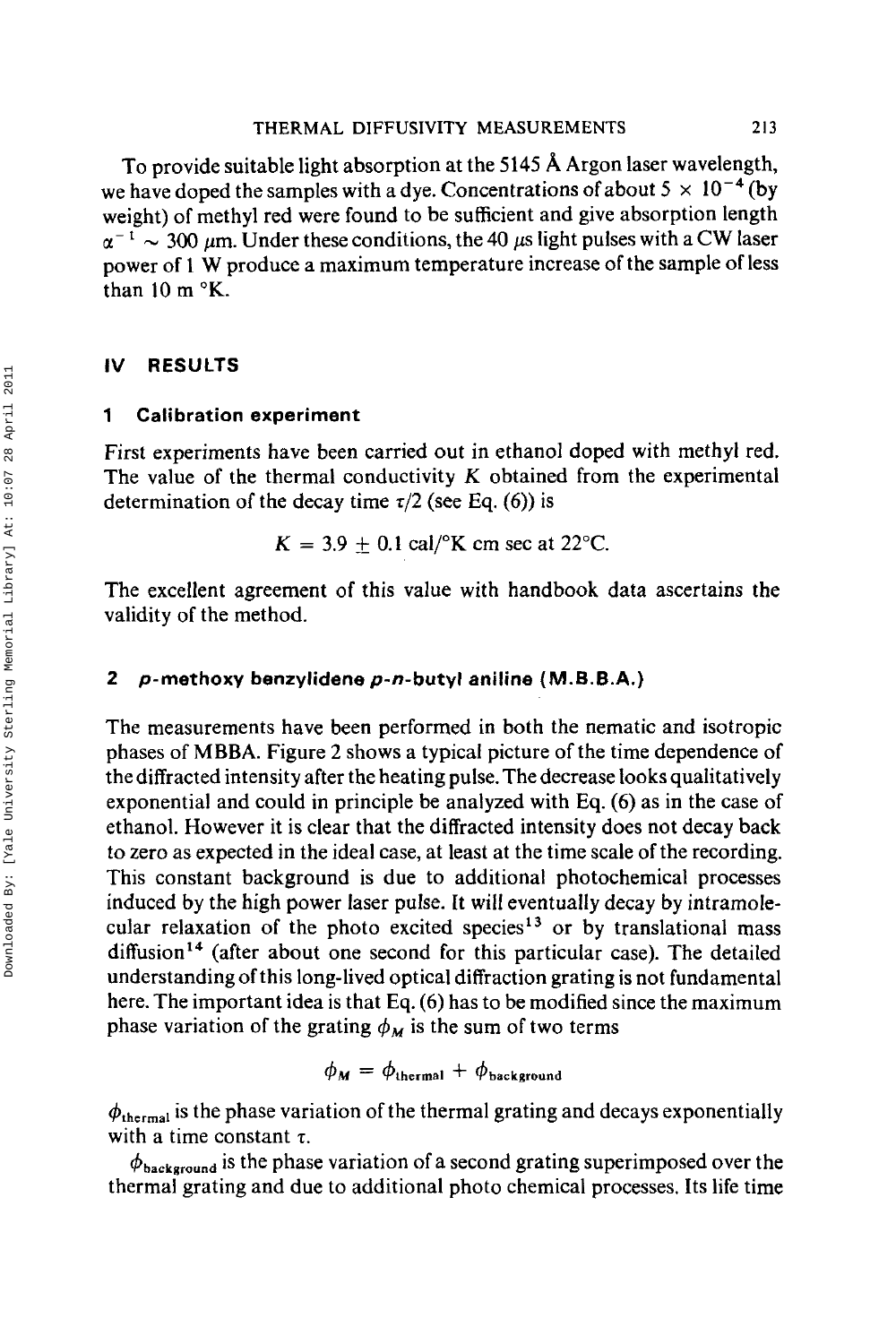

**FIGURE 2** Raw data of the time dependence of the diffracted light intensity as displayed on the multichannel analyzer after a 500 pulses averaging. fringe spacing  $= 50.4 \mu m$ . fringes are oriented parallel to the long molecular axes. The slope of the serni-log plot yields the relaxation time  $\tau_{\perp}$  of the thermal grating due to the thermal diffusivity  $D_{\perp}$  normal to the long molecular axes.

is several orders of magnitude longer than  $\tau$ . Thus the diffracted intensity  $I_1$ writes

$$
\frac{I_1}{I_0} \propto \phi_M^2 = (A e^{-t/\tau} + B)^2
$$

where *A* and *B* are the amplitude factors for the thermal and photochemical gratings respectively.

Thus the curve of Figure 2 can still be fitted with an exponential but one should take first the root square of the raw data and substract the background term. A log-plot gives a straight line of slope  $\tau^{-1}$  (instead of  $\tau^{-0.5}$  as previously).

The accuracy on the  $\tau$ -determination is about  $1\%$  and the reproducibility better than  $3\%$ . The dependence of  $\tau_{\parallel}$  and  $\tau_{\perp}$  versus the fringe spacing is plotted on Figure 3, where  $\tau_{\parallel}(\tau_1)$  is the decay time of the grating due to thermal conductivity parallel (perpendicular) to the long molecular axis. Both are proportional to  $q^{-2}$  as expected from Eq. (4). Values of  $D_{\perp}$  and  $D_{\parallel}$ , as obtained from the slope of  $\tau$  vs  $q^{-2}$ , are

$$
D_{\parallel} = 1.51 \pm 0.01 \cdot 10^{-3} \text{ cm}^2/\text{s at } 22^{\circ}\text{C}
$$
  

$$
D_{\perp} = 0.89 \pm 0.015 \cdot 10^{-3} \text{ cm}^2/\text{s}
$$

By convention,  $D_{\parallel}$  and  $D_{\perp}$  refer to measurements parallel and perpendicular to the local optical axis.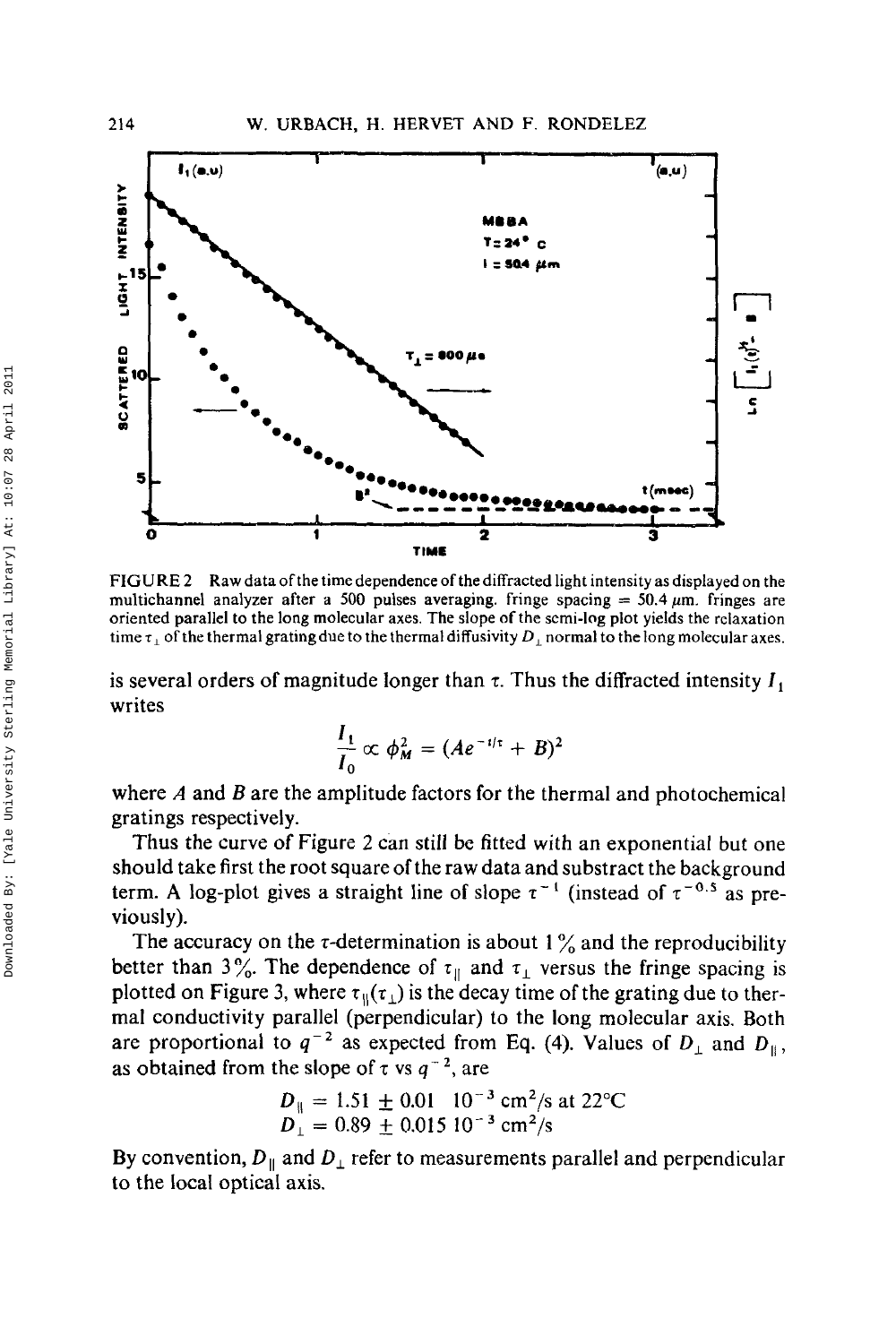

**FIGURE 3**  $q^{-2}$  -dependence of  $\tau_{\parallel}$  and  $\tau_{\perp}$  for MBBA at 22°C. The fringe spacing was varied between 50 and 167  $\mu$ m. The slopes yield the thermal diffusivity coefficients  $D_{\parallel}$  and  $D_{\perp}$  parallel **and perpendicular to the long molecular axis respectively.** 

Figures 4 and 5 show the temperature dependence of  $D_{\parallel}$  and  $D_{\perp}$ , and of  $K_{\parallel}$  and  $K_{\perp}$  respectively in the nematic and isotropic phases. The *K* values were calculated from the *D* values using  $K = \rho C_p D$  and taking the literature data for  $\rho$  (Ref.15) and C<sub>p</sub> (Ref.16). It is striking that  $D_1$  decreases at the nematic to isotropic phase transition while  $K_{\perp}$  increases. This is due to the strong increase of  $C_p$ , which overcompensates the decrease of  $D_1$ .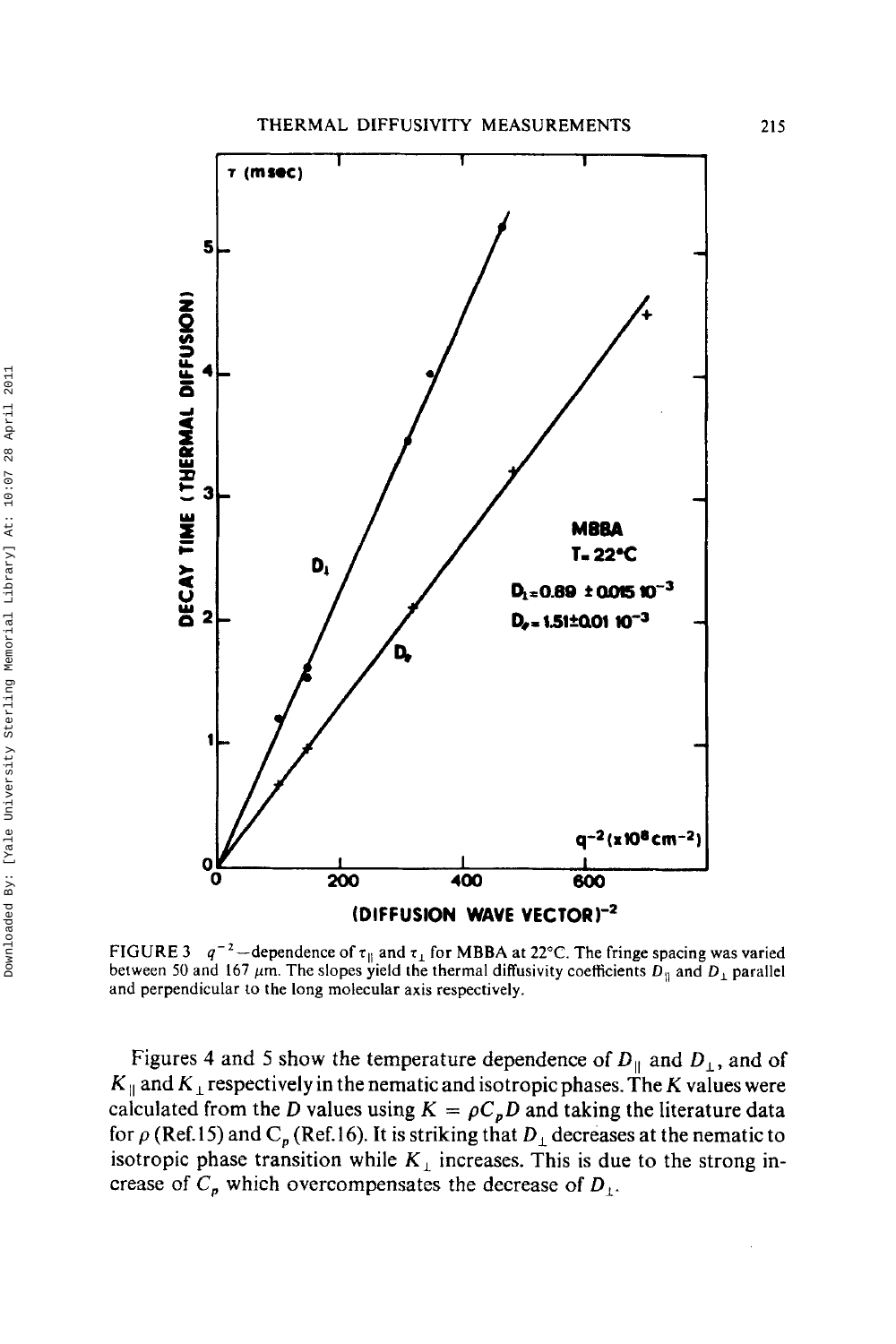

**FIGURE 4 Temperature dependence** of **the thermal diffusivity coefficients** of **MBBA:** *D,,*  and  $D_1$  in the nematic phase and  $D_0$  in the isotropic phase.

## **3 p-butoxy benzylidene p-n-octyl aniline (BBOA)**

**BBOA** is a higher homolog of **MBBA.** In addition to the nematic and isotropic phases, it exhibits two smectic phases **A** and B:

solid  $\longleftrightarrow$  Sm B  $\longleftrightarrow$  Sm A  $\longleftrightarrow$  N  $\longleftarrow$  Isotropic liquid

The samples have been prepared in the planar configuration as those of **MBBA.** However, in order to obtain sufficiently large monodomains in the smectic phases, it was necessary to cool very slowly  $(< 0.1 \degree C/min)$  through the nematic to smectic **A** phase transition. **In** this way, the molecules are aligned uniformly parallel to the glass plates, the smectic planes being thus perpendicular.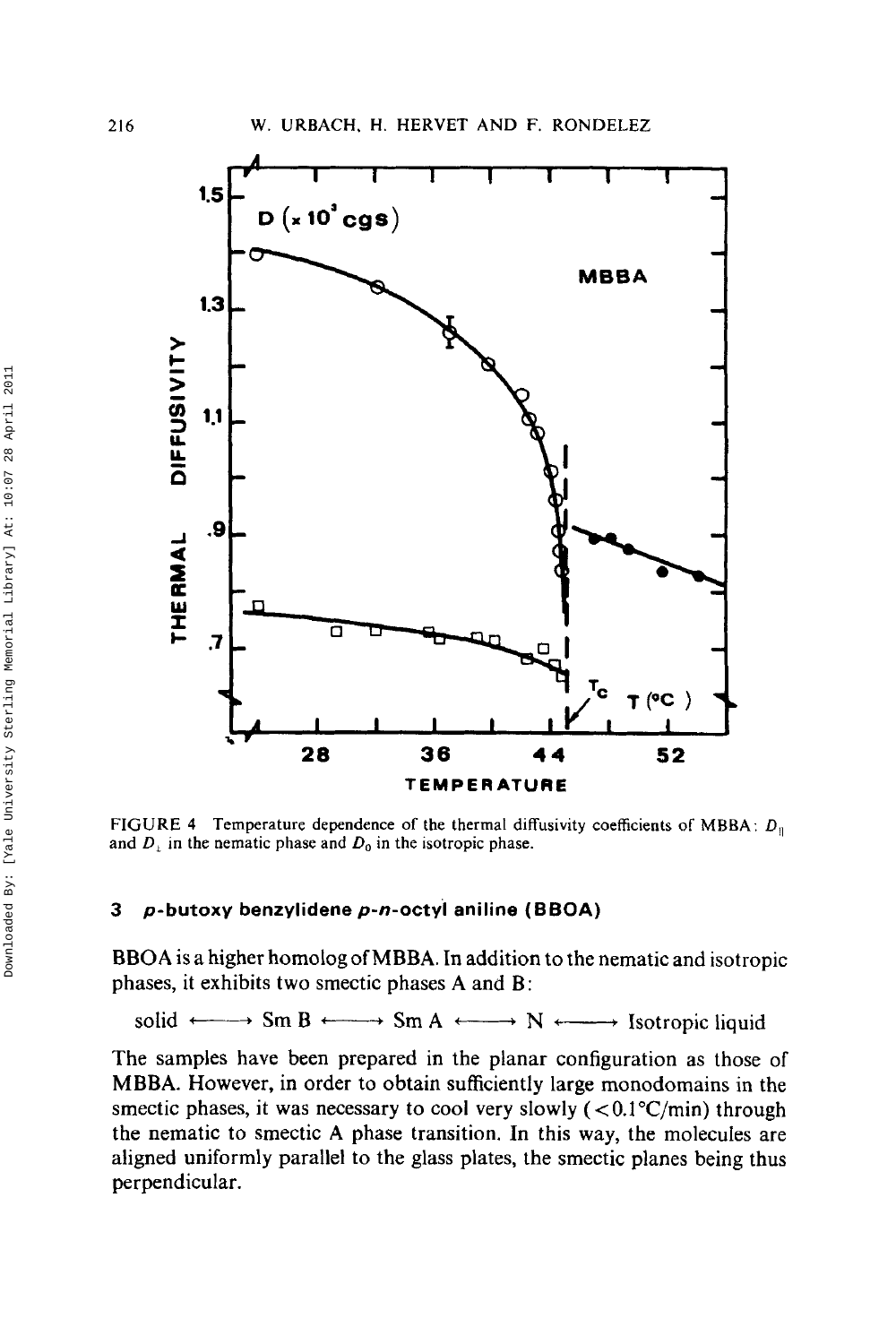

**FIGURE 5** Temperature dependence of the thermal conductivity coefficients,  $K_{\parallel}$ ,  $K_{\perp}$  and  $K_0$ for MBBA as derived from the data of Figure 4 by  $K = \rho C_p D$ .

Figure 6 shows the temperature dependence of  $D_{\parallel}$  and  $D_{\perp}$  in the various phases of **BBOA.** 

It is observed that  $D_{\parallel}$  increases monotonously when T decreases. No drastic changes are detected at the smectic **A** to nematic or smectic **A** to smectic **B** phase transitions. The anisotropic ratio  $D_{\parallel}/D_{\perp}$  is  $\sim 2.10$  at 70°C and  $\sim$  2.28 at 48 $^{\circ}$ C.

#### **V DISCUSSION**

The results obtained with ethanol are very close to the literature data and can be considered as a good test of the accuracy of the forced Rayleigh scattering technique for thermal diffusivity measurements.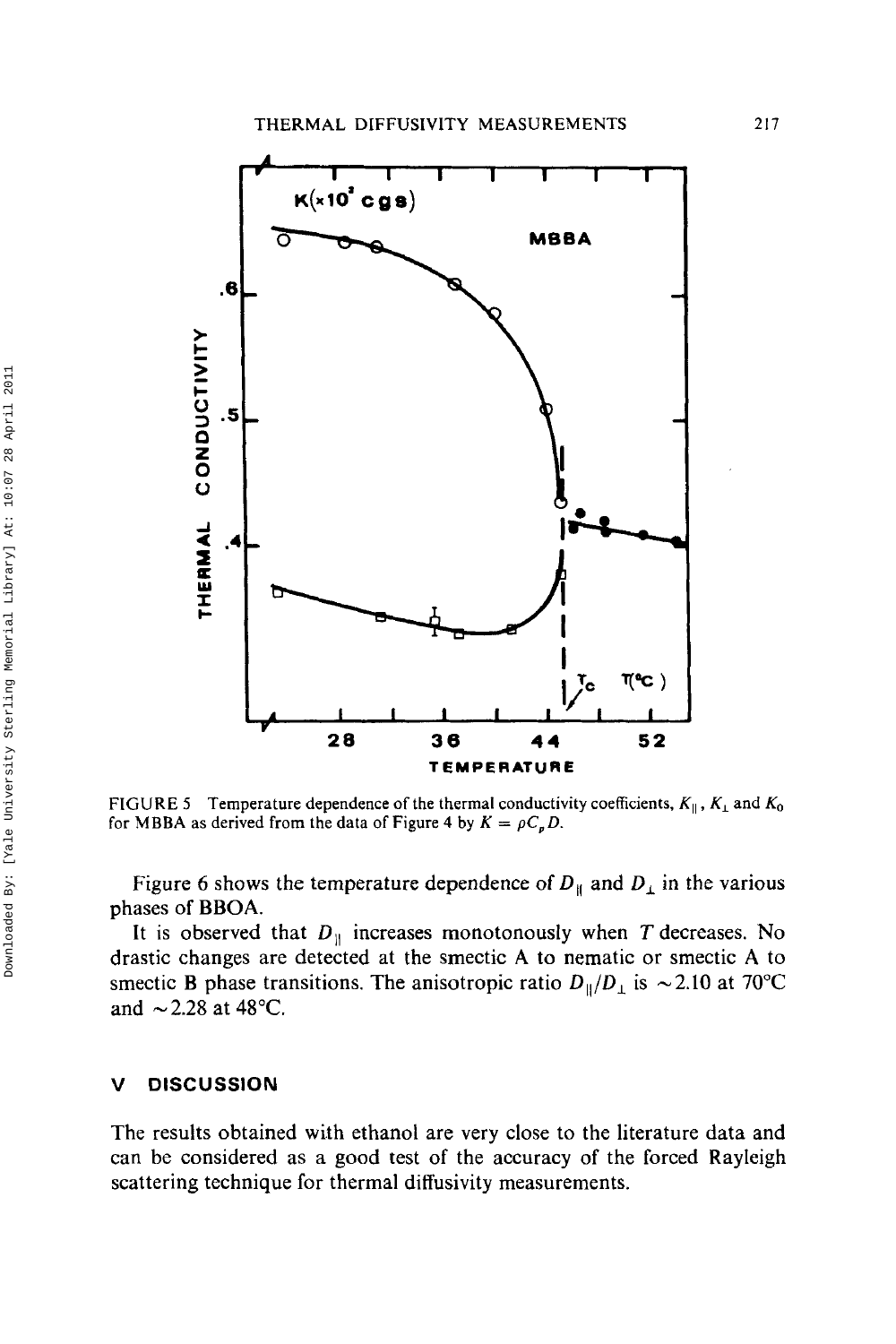

**FIGURE 6 Temperature dependence ofthe thermal diffusivity coefficients in the various phases of BBOA** : **smectic B, smectic A, nematic and isotropic phases.** 

In the nematic and isotropic phases of **MBBA,** the present results are in fair agreement with the heat conductivity data obtained by Vilanove *et* **aL5** using a heat flux method. The maximum discrepancy is less than **3** % in the nematic phase and somewhat higher,  $\sim 20\%$  in the isotropic phase. These differences may stem from experimental difficulties in controlling the heat losses in the large samples required by the heat flux method. It may also be due to the conversion factors between the thermal diffusivity *D* and the thermal conductivity *K*. There is indeed some scattering in the  $C<sub>p</sub>$  data reported in the literature and the values measured recently by Koren,' although in **agree**ment with previous results by Janik,<sup>16</sup> are at variance with those of Takako.<sup>17</sup> Last, the heat flux method requires large temperature differences, typically 2 orders of magnitude higher than with the forced Rayleigh, and the temperature gradients are close to the threshold value for the onset of the Benard instability. $18$ 

By the thermal lens technique, Koren' and Kuroda *et aL6* using two slightly different experimental schemes, have also reported values for *D* in the isotropic phase **of MBBA.** However the large differences (by a factor of 10) between the absolute values of *D* in these two experiments and also the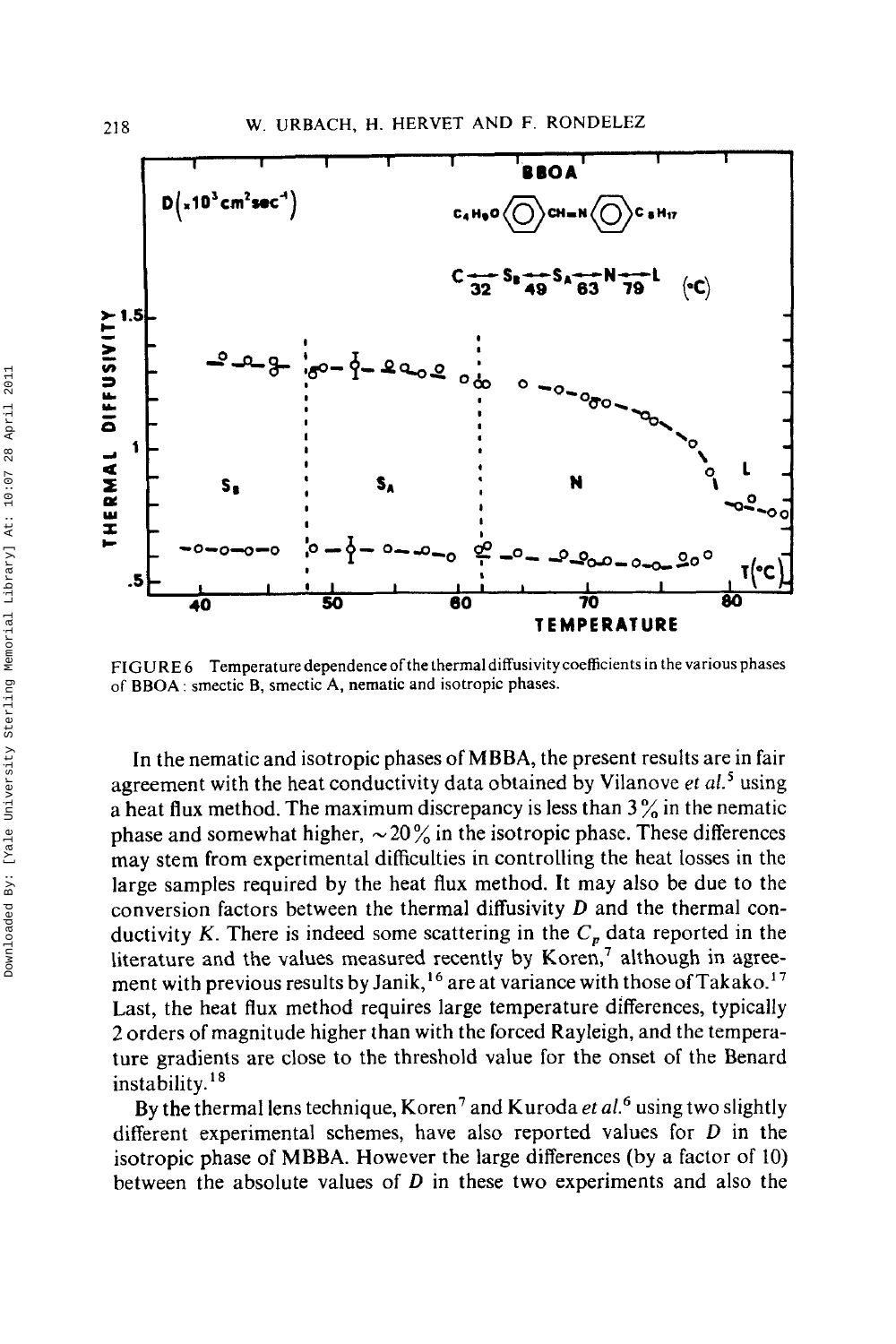difficulties in the data analysis as discussed by Koren' make extremely difficult the comparison with the present results.

At this point, we should emphasize the advantages of the forced Rayleigh scattering method for thermal measurements

1) the length scale of the thermal diffusion process can be measured with great accuracy ( $\sim 1\%$ )

2) the maximum temperature increase is kept small,  $\sim 10 \text{ m} \text{°K}$ , which minimizes convection instabilities and allows for measurements close to phase transitions,

**3)** anisotropic thermal diffusivities are measured by simply rotating the heating linear fringe pattern.

**4)** very small samples are required, typically less than **4** mmz over a thickness of 150  $\mu$ m.

Two limitations must be mentioned:

1) This is the thermal diffusivity D, and not the thermal conductivity *K,*  which is actually measured. Should absolute *K* values be needed, additional determinations of  $\rho$  and  $C<sub>n</sub>$  are necessary. On the contrary, if only anisotropic ratios are required, it is obvious that  $D_{\parallel}/D_{\perp} = K_{\parallel}/K_{\perp}$ .

**2)** whenever the pure sample lacks light-absorbing bands at the heating laser wavelengths, it is necessary to use a dye admixture.

Our experimental results in the nematic and smectic phases of MBBA and **BBOA** show clearly that the thermal diffusivity is anisotropic. It **is** greater parallel to the long molecular than normal to it, by about a factor 1.6 and 2.2 in the two examples studied here. This result, although challenged for some time,<sup>2,3</sup> has been obtained by several authors<sup>1,4,5</sup> and is now widely accepted. However the origin of this anisotropy has never been studied in details. The present study may cast some light on this problem, by allowing to compare results obtained in both smectic and nematic phases for the first time. It is particularly striking that the anisotropic ratio  $D_{\parallel}/D_{\perp}$  stays nearly the same in three mesomorphic phases with such different molecular arrangements as nematic, smectic **A** and smectic B phases. At the opposite, transport properties such as mass transport, and ionic conductivity are strongly affected by the appearance of the smectic order. The anisotropic ratio can cross the  $D_{\parallel}/D_{\perp} = 1$ line in some cases,<sup>19,20</sup> which proves that the mass transport is considerably slowed down in the direction normal to the smectic layers.

The two different behaviors for transport properties may **look** surprising. However one should recall that the thermal and mass transport are related to different modes of motion.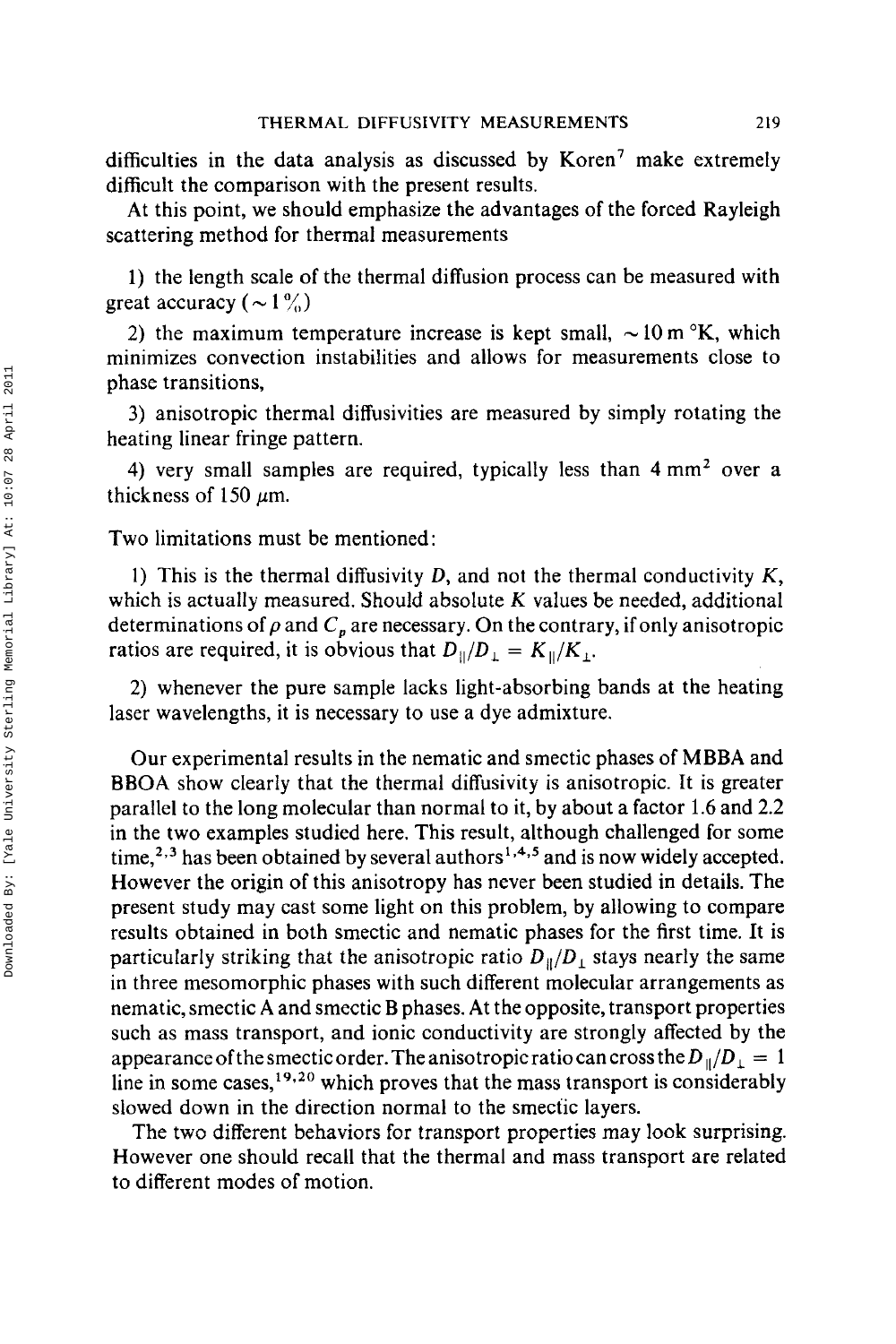Mass transport is related to the low-frequency modes unlike thermal transport which is related to the cooperative, high frequency, phonon-like modes. These phonons have short wavelengths, of the order of a molecular (or atomic) spacing and lifetimes  $\sim 10^{-12}$  sec. which corresponds to mean free paths  $\sim 20 \text{ Å}^{21}$  If one recalls that liquid crystal molecules have typical size of 20 Å length  $\times$  7 Å width, it is therefore not surprising that the thermal conductivity is not sensitive to the long range molecular ordering, smectic or nematic, as experimentally observed.

This may also give some clue to the understanding of the thermal anisotropy in liquid crystals. We tentatively suggest that the thermal anisotropy is related to the molecular shape anisotropy. For elongated molecules, it is expected that the mean free path and also the number of phonon modes within a single molecule is anisotropic. This makes the thermal conductivity to be maximum along the long molecular axis.

This explanation is of course only qualitative. However it is in direct analogy with the well-known "box effect" observed by Biermasz and de Haas<sup>22</sup> in solids around  $5 \text{°K}$ . At these low temperatures, the thermal conductivity is a function of the dimensions of the sample since the mean free path of the thermal phonons is ultimately limited by the sample size. Here, at room temperature, the mean free path is limited by the molecular size, and the thermal conductivity of liquid crystals will be a function of the molecular shape. Further experiments are currently under way to substantiate these points.

## **VI CONCLUSION**

We have demonstrated that the forced Rayleigh scattering technique is well suited to the study of thermal diffusivity in anisotropic liquid crystalline phases. Its numerous advantages over the classical heat flux method has allowed to extend the measurements previously reported in the nematic and isotropic phasesdown into thesmecticphases. Our results show unambiguously that

1) the thermal conductivity is anisotropic in the mesomorphic phases,

2) contrary to the case of the electrical conductivity, the thermal transport perpendicularly to the smectic planes is not affected by the existence of a quasi solid ordering.

Point 2) implies that the thermal processes in liquid crystals should not be explained primarily by the long range ordering of the molecules. We qualitatively suggest that they can be understood in the framework of intramolecular processes, e.g. the thermal anisotropy being a consequence of the molecular shape anisotropy.